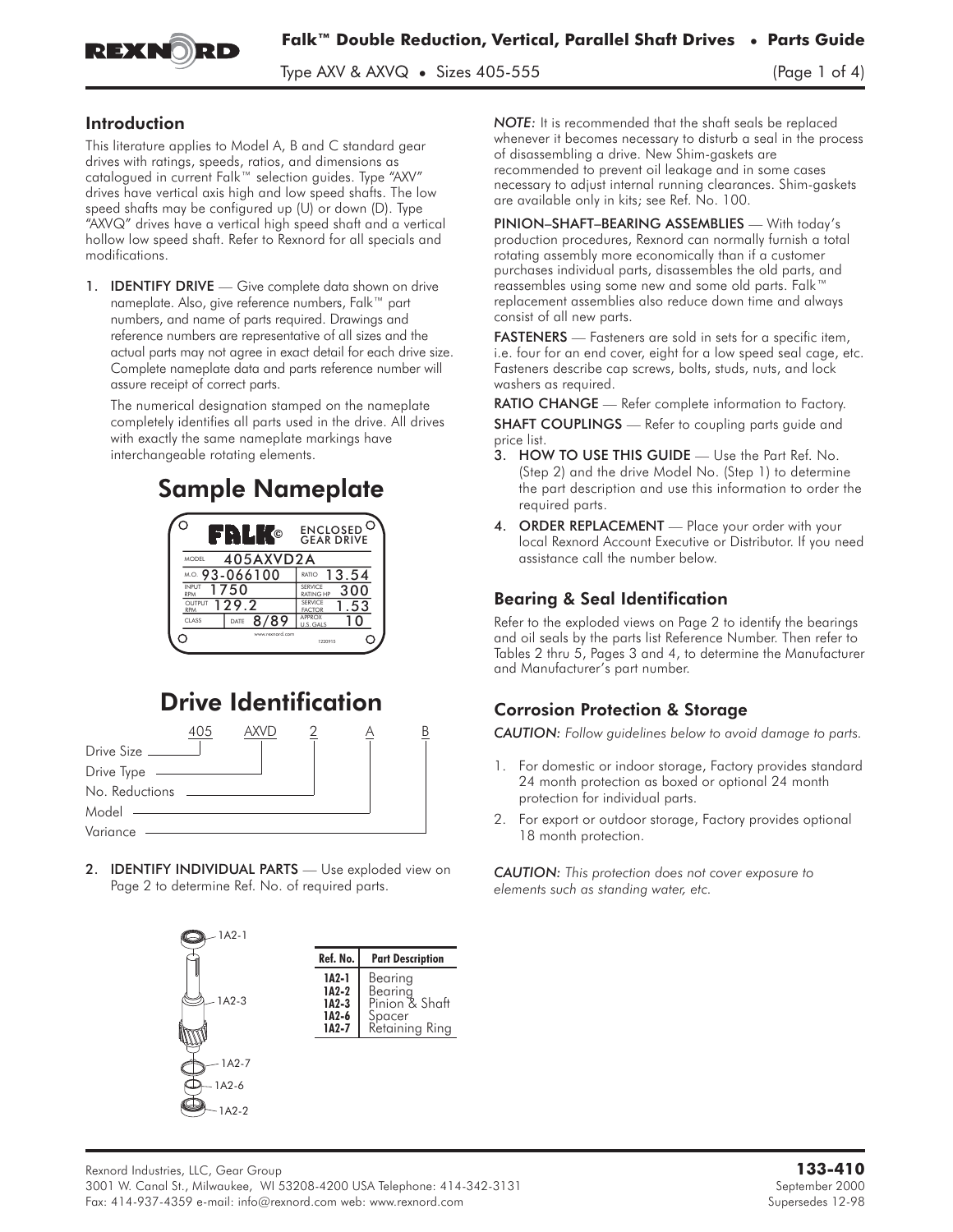



**133-410** Rexnord Industries, LLC, Gear Group September 2000 3001 W. Canal St., Milwaukee, WI 53208-4200 USA Telephone: 414-342-3131 Supersedes 12-98 Fax: 414-937-4359 e-mail: info@rexnord.com web: www.rexnord.com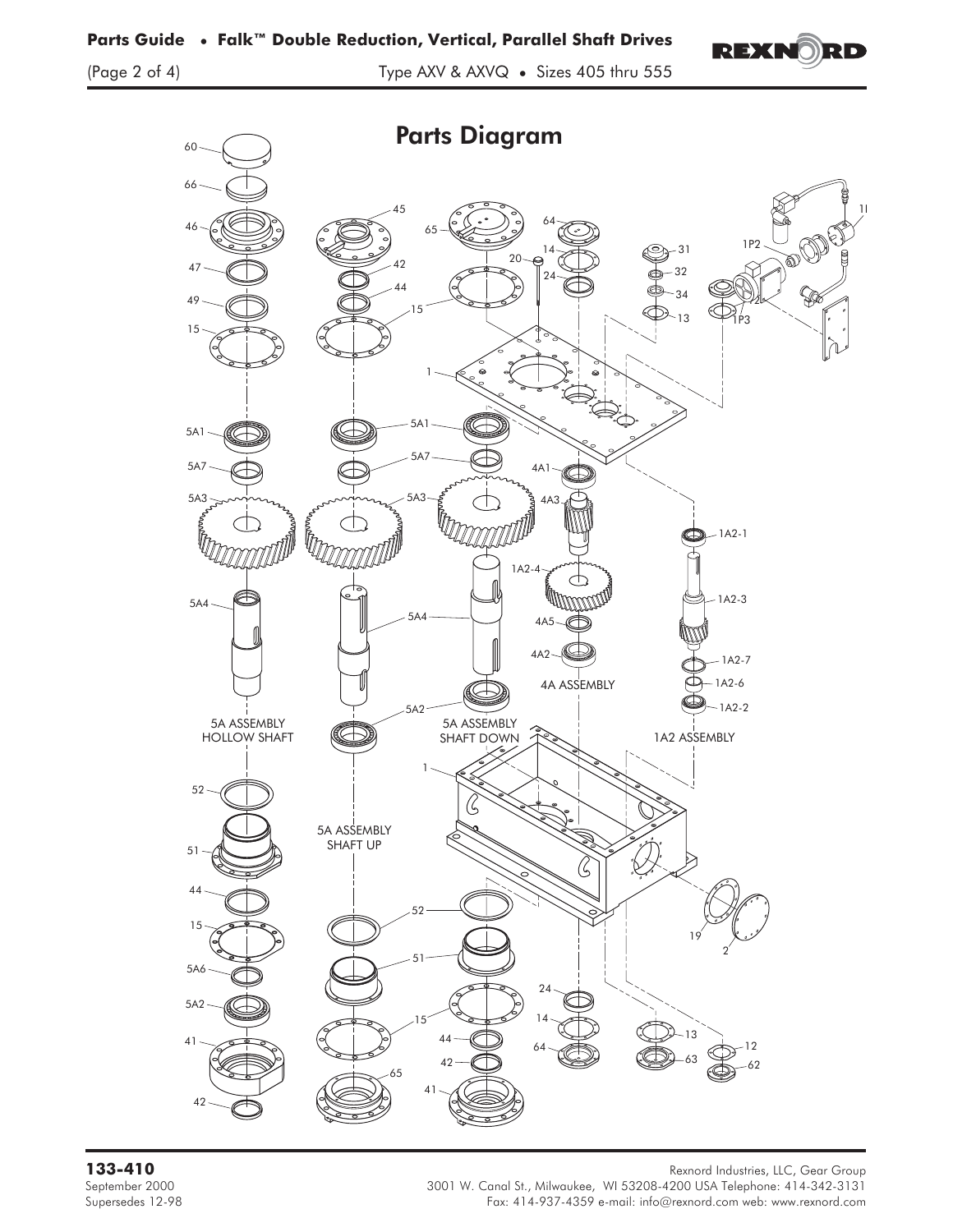

Type AXV & AXVQ • Sizes 405-555 (Page 3 of 4)

#### TABLE 1 — Parts List

| Ref. No.                                                                                                                                                                      | <b>Part Description</b>                                                                                                                                                                                                                                                                                                                                                                                            | <b>Drive Type</b>                                                                                                                                                                                                                                                                                                                   |
|-------------------------------------------------------------------------------------------------------------------------------------------------------------------------------|--------------------------------------------------------------------------------------------------------------------------------------------------------------------------------------------------------------------------------------------------------------------------------------------------------------------------------------------------------------------------------------------------------------------|-------------------------------------------------------------------------------------------------------------------------------------------------------------------------------------------------------------------------------------------------------------------------------------------------------------------------------------|
| 1<br>$\mathbf 2$<br>12<br>13<br>14<br>15<br>19<br>20<br>24<br>31<br>32<br>34<br>41<br>42<br>44<br>45<br>46<br>47<br>49<br>51<br>52<br>60<br>62<br>63<br>64<br>65<br>66<br>100 | Housing-Cover & Base<br>End Cover<br>Shim-Gasket<br>Shim-Gasket<br>Shim-Gasket<br>Shim-Gasket<br>Shim-Gasket<br>Dipstick<br>Spacer<br>Seal Cage<br>Seal<br>Seal<br>Bearing/Seal Cage<br>Seal<br>Seal<br>Bearing/Seal Cage<br>Seal Cage<br>Seal<br>Seal<br>Oil Dam<br>Seal<br><b>Shaft Cover</b><br><b>Shaft Cover</b><br>Shatt Cover<br>Shatt Cover<br><b>Bearing/Seal Cage</b><br>Thrust Plate<br>Shim-Gasket Kit | AXV, AXVQ<br>AXV, AXVQ<br>AXV, AXVQ<br>AXV, AXVQ<br>AXV, AXVQ<br>AXV, AXVQ<br>AXV, AXVQ<br>AXV, AXVQ<br>AXV, AXVQ<br>AXV, AXVQ<br>AXV, AXVQ<br>AXV, AXVQ<br>AXV, AXVQ<br>AXV, AXVQ<br>AXV, AXVQ<br>AXV<br>AXVQ<br>AXVQ<br>AXVQ<br>AXV, AXVQ<br>AXV, AXVQ<br>AXVQ<br>AXV, AXVQ<br>AXV, AXVQ<br>AXV, AXVQ<br>AXV<br>AXVQ<br>AXV, AXVQ |
| 1A2<br>1A2-1<br>1A2-2<br>1A2-3<br>1A2-4<br>1A2-6<br>1A2-7                                                                                                                     | (Inc. Ref. Nos. 12, 13, 14, 15 & 19)<br>HIGH SPEED SHAFT ASSEMBLY<br>Shaft Assembly (Inc. Ref. Nos. 1A2-1,<br>1A2-2, 1A2-3, 1A2-6, & 1A2-7)<br>Bearing<br>Bearing<br>Pinion & Shaft<br>Gear (Inc. with Ref. 4A)<br>Spacer<br>Retaining Ring                                                                                                                                                                        | AXV, AXVQ<br>AXV, AXVQ<br>AXV, AXVQ<br>AXV, AXVQ<br>AXV, AXVQ<br>AXV, AXVQ<br>AXV, AXVQ                                                                                                                                                                                                                                             |
| 16<br>1P1<br>1P2<br>1P3                                                                                                                                                       | EXTERNAL LUBRICATION PUMP<br>Pump Assembly<br>Pump<br>Coupling<br>Motor                                                                                                                                                                                                                                                                                                                                            | AXV, AXVQ<br>AXV, AXVQ<br>AXV, AXVQ<br>AXV, AXVQ                                                                                                                                                                                                                                                                                    |
| 4Α<br>4A 1<br>4A2<br>4A3<br>4A5                                                                                                                                               | LOW SPEED PINION ASSEMBLY<br>Shatt Assemblv<br>(Inc. Ref. Nos. 4A1 thru 4A5 & 1A2-4)<br>Bearing<br>Bearing<br>Pinion & Shaft<br>Spacer                                                                                                                                                                                                                                                                             | axv, axvq<br>axv, axvq<br>AXV, AXVQ<br>AXV, AXVQ<br>AXV, AXVQ                                                                                                                                                                                                                                                                       |
| 5А<br>5A 1<br>5A2<br>5A3<br>5A4<br>5A6<br>5A7                                                                                                                                 | LOW SPEED SHAFT ASSEMBLY<br>Shaft Assembly<br>(Inc. Ref. Nos. 5A1 thru 5A7)<br>Bearing<br>Bearina<br>Gear<br>Shaft<br>Spacer (Size 405 only)<br>Spacer                                                                                                                                                                                                                                                             | AXV, AXVQ<br>AXV, AXVQ<br>AXV, AXVQ<br>AXV, AXVQ<br>AXV, AXVQ<br><b>AXVQ</b><br>AXV, AXVQ                                                                                                                                                                                                                                           |

### TABLE 2 — Oil Seals/Falk™ Part Numbers

|                          | Reference No. & Type            |                                                           |                                                                                    |                                      |                                      |                                      |                                      |                                                                                             |                                                                      |
|--------------------------|---------------------------------|-----------------------------------------------------------|------------------------------------------------------------------------------------|--------------------------------------|--------------------------------------|--------------------------------------|--------------------------------------|---------------------------------------------------------------------------------------------|----------------------------------------------------------------------|
| <b>DRIVE</b>             | 32                              | 34                                                        | 42                                                                                 |                                      | 44                                   |                                      | 47                                   | 49                                                                                          | 52                                                                   |
| <b>SIZE</b>              | <b>AXV &amp;</b><br><b>AXVQ</b> | AXV &<br><b>AXVQ</b>                                      | <b>AXV</b>                                                                         | <b>AXVQ</b>                          | <b>AXV</b>                           | <b>AXVQ</b>                          | <b>AXVQ</b>                          | <b>AXVQ</b>                                                                                 | AXV &<br><b>AXVQ</b>                                                 |
| 405<br>425<br>445<br>465 | 912995                          | 912993 912994<br>913012 913013<br>912996<br>912997 912998 | 913000<br>913016<br>913004<br>913023                                               | 912816<br>912767<br>912578<br>912580 | 913001<br>913017<br>913005<br>913024 | 912767<br>912827<br>912580<br>912550 | 913001<br>913017<br>913005<br>913024 |                                                                                             | 912833 2912858<br>912767 2913534<br>912578 2912448<br>912940 2912803 |
| 485<br>505<br>535<br>555 | 912999 912310                   | 913021 913022                                             | 913014 913015 2913169<br>913025<br>913002 913003 2918393 2900932 2903222<br>912550 | 912809<br>912903                     | 912550 2913170<br>912769             | 912905<br>913034 2918744             | 912902                               | 912808 2913170 2913168 2913 172<br>9128091291397712917215<br>912842 2900932 2913542 2914611 | 912903 2918891                                                       |

## TABLE 3 — Bearings/Falk™ Part Numbers

| <b>DRIVE</b> | Reference No. & Type |         |                       |                       |  |  |  |
|--------------|----------------------|---------|-----------------------|-----------------------|--|--|--|
| <b>SIZE</b>  | 1A2-1/1A2-2          | 4A1/4A2 | 5A1/5A2<br>AXV        | 5A1/5A2<br>AXVQ       |  |  |  |
| 405          | 921855               | 921899  | 921674                | 921331                |  |  |  |
| 425          | 9217711              | 921552  | 921881                | 921759                |  |  |  |
| 445          | 921678               | 921443  | 921439                | 2912892               |  |  |  |
| 465          | 921443               | 921541  | 2912611               | 2912802               |  |  |  |
| 485          | 921541               | 921470  | 921788                | 2913166               |  |  |  |
| 505          | 921470               | 921481  | 921791                | 2917124               |  |  |  |
| 535          | 921646               | 921901  | $2918718$ $\triangle$ | 2918385               |  |  |  |
| 555          | 921481               | 921906  | 2918739               | $2918740$ $\clubsuit$ |  |  |  |

† Use 921895 for ratios 22.86 thru 25.00.

▲ Use 921794 for Reference No. 5A2.

Use 2918741 for Reference No. 5A2.